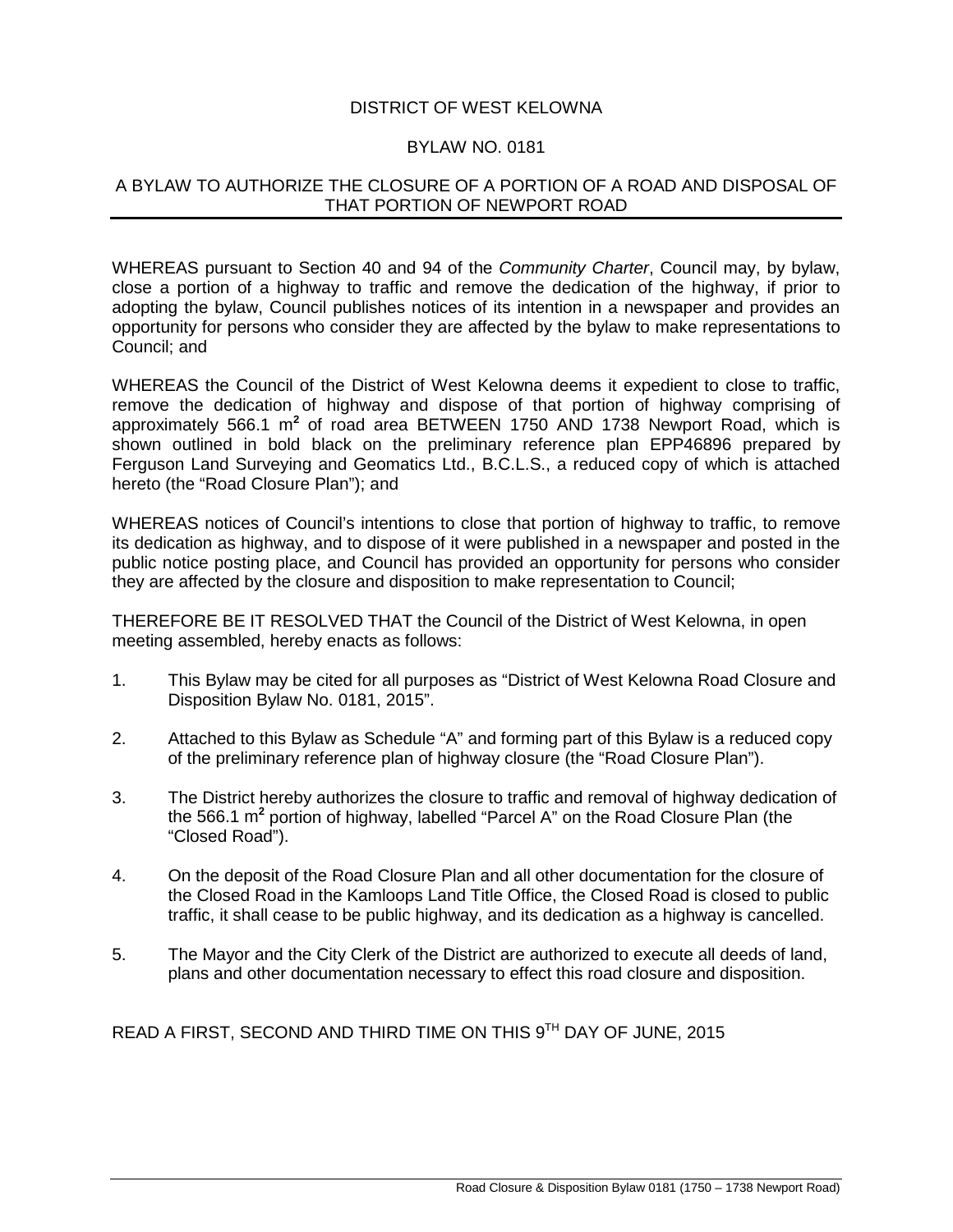Notice of intention to proceed with this Bylaw was duly advertised in the Westside Weekly on:

June 23rd, 2015, and on July 1st, 2015 as per *Section 94* of the *Community Charter.*

ADOPTED THIS 14 DAY OF JULY, 2015

\_\_\_\_\_\_\_\_\_\_\_\_\_\_\_\_\_\_\_\_\_\_\_\_\_\_\_\_\_\_\_\_\_\_ 'Doug Findlater'

Mayor

'Tracey Batten'

\_\_\_\_\_\_\_\_\_\_\_\_\_\_\_\_\_\_\_\_\_\_\_\_\_\_\_\_\_\_\_\_\_\_ **City Clerk**